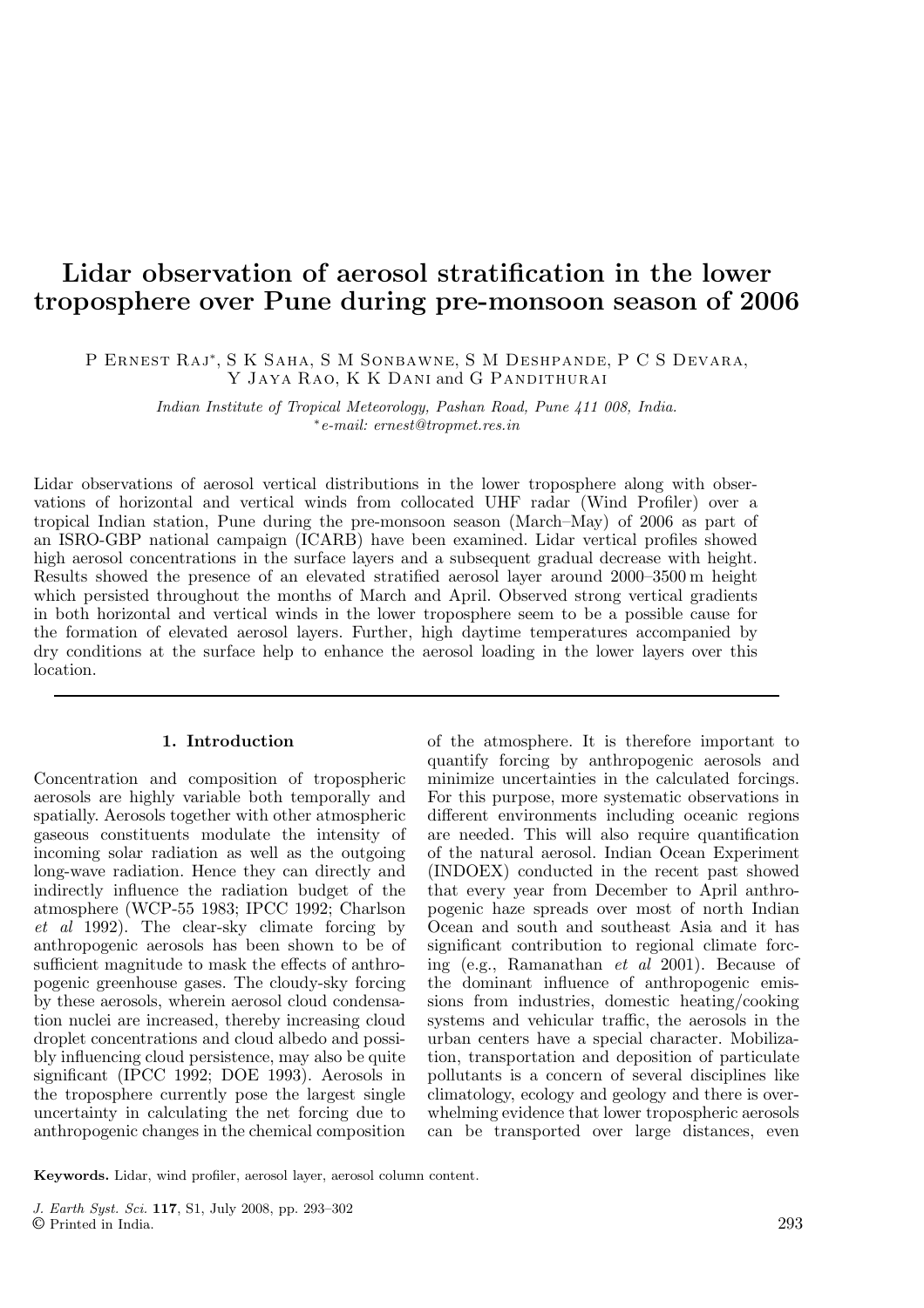inter-continentally (Hobbs *et al* 1971; Mitev *et al* 2005).

In view of the above reasons, it is crucial that a research program be established to quantify the climate forcing by anthropogenic aerosols in order to understand and be able to predict the overall meteorological and climatic consequences of large-scale, spatially non-uniform changes in the chemical composition of the atmosphere. The prime components of such an observational program should include surface-based (both land and ship) observations both for continuous and intensive periods, airborne and satellite-borne observations together with regional climate modeling. To achieve some of these objectives, ISRO-GBP has organized the Integrated Campaign for Aerosol, gases and Radiation Budget (ICARB) during the pre-monsoon months of March–May 2006. The campaign envisages well co-ordinated observations of atmospheric aerosols and gases over the Indian land region and over the marine regions surrounding the Indian subcontinent during the pre-monsoon period. Lidar observations of vertical distribution of atmospheric aerosols in the lower troposphere in conjunction with wind profiler derived data and surface meteorological parameters over Pune (18◦32 N, 73◦51 E, 559 m Above Mean Sea Level), India during the ICARB (March– May 2006) campaign are presented and discussed in this paper.

# **2. Equipment and data**

Pune is an urban continental tropical station located on the lee side of the Western Ghat mountain range and it is about 200 km inland to the east of the Arabian Sea coast. This station is under the influence of south westerly winds during the months of June to September and during the other months especially in winter surface level winds are predominantly easterly or northeasterly. The lidar site is surrounded by small hillocks as high as 760 m AMSL.

Systematic Argon ion lidar observations of atmospheric aerosols in the nocturnal lower troposphere including time-height variations in aerosols has been in progress at the Indian Institute of Tropical Meteorology, Pune since October 1986 (Ernest Raj *et al* 1997; Devara *et al* 2002). The lidar system operated in bistatic mode essentially comprises a continuous wave Argon ion laser (Lexel Model 95-4) operated at 514.5 nm wavelength as transmitter and a 25-cm Newtonian telescope-photomultiplier assembly as the receiver. The laser beam divergence is  $0.283 \times 10^{-6}$  steradian and the field of view of the receiver is about  $0.75^{\circ}$  with a collecting area of  $490 \text{ cm}^2$ . The average

output power of the laser employed in the experiments is 400 mW. At the receiver-end a narrow band interference filter of 1 nm FWHM is used. Detailed specifications of the Argon ion lidar system are given in several earlier publications of the authors (e.g., Devara and Ernest Raj 1987; Ernest Raj and Devara 1989). The movement of the telescope (both elevation and azimuth), selection of the filter, shutter for laser beam interruption, data acquisition, etc., are all controlled by the computer remotely. The computer-controlled stepper motor arrangement enables telescope elevation increment of 0*.*1◦. The transmitter and receiver are separated by a distance of about 60 m in the same horizontal plane. However this small separation distance limits the upper altitude of probing and height resolution at larger elevation angles. In the present experiment laser scattered signal strength is collected at 48 height intervals between 50 m and 8600 m above ground level. But because of the small separation distance, height interval is not uniform throughout, especially at upper altitudes. A more or less uniform height interval of 50 m could be maintained from surface to about 1500 m altitude. Above this altitude the height interval corresponds to telescope elevation angle increment of 0*.*1◦. In bistatic mode of operation, the height resolution is dependent on the common scattering volume, i.e., the overlapping of the laser beam and telescope field of view. The height resolution is good up to  $1000 \text{ m}$  altitude (about  $\pm 100 \text{ m}$ ), fairly good up to  $3000 \text{ m}$  altitude (about  $\pm 450 \text{ m}$ ) at  $2000 \,\mathrm{m}$ ,  $\pm 750 \,\mathrm{m}$  at  $2500 \,\mathrm{m}$ ,  $\pm 1100 \,\mathrm{m}$  at  $3000 \,\mathrm{m}$ ) but significant overlapping of adjacent common scattering volumes occurs above 5000 m. However, these height resolutions are obtained from the total vertical extent of the scattering volume from bistatic lidar geometry which roughly comprises a central cylindrical volume with conical volumes on either end. The maximum scattered intensity may be from the aerosols in the central cylindrical volume. Therefore the actual height resolutions would be almost 50% of what has been mentioned above. The scattered signal strength and subsequently the aerosol concentration in the vertical profiles are indicated at the height corresponding to the center of scattering volume. Because of the limitation in height resolution all the lidar vertical profiles in this study have been shown only up to a height of 5 km.

The laser scattered intensity profiles obtained from the experiment have been converted to aerosol number density (aerosol concentration, cm−<sup>3</sup>) profiles by employing inversion techniques (Parameswaran *et al* 1984; Devara and Ernest Raj 1987; Devara *et al* 2002; Ernest Raj *et al* 2004). The prevailing environment over the experimental site is urban and the aerosol type is assumed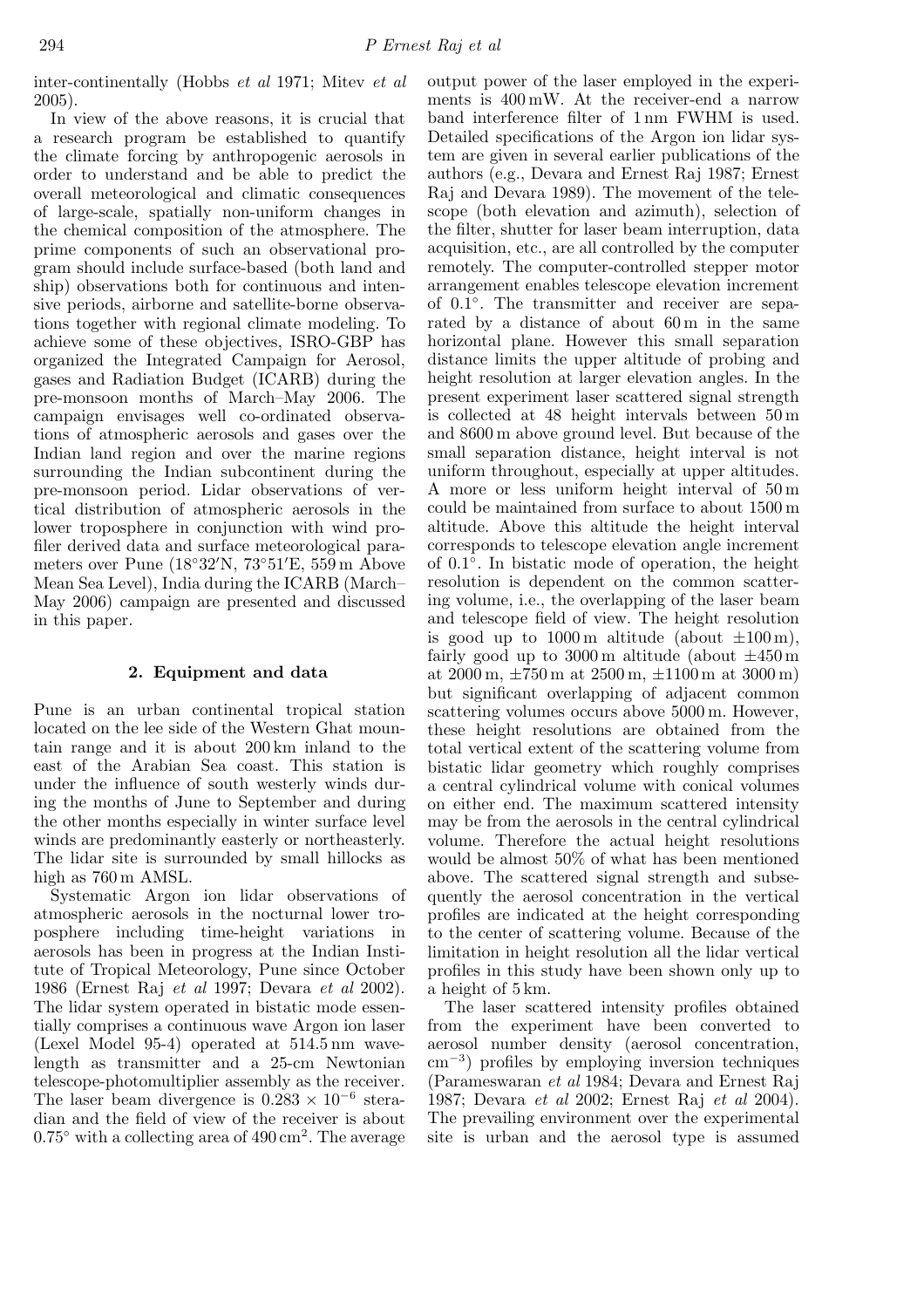to be a mixture of water-soluble and dust-like aerosols. It is also assumed in the computations that aerosols are homogeneous spherical particles characterized by a single refractive index. Further, aerosol size distribution was assumed to follow a modified power-law distribution. The Mie theory governs the scattering due to aerosol particles, whereas molecular scattering is governed by Rayleigh theory and since at any given instant, atmosphere contains both aerosols and molecules; the measured scattered signal is corrected for Rayleigh scatter to the extent possible. Some of the assumptions mentioned above are made to permit estimation of aerosol concentration from scattered signal strength. Such assumptions could introduce an element of error (about 10%) in aerosol concentration estimation. However since altitude structure and temporal evolutions are mostly investigated using such data, the error perhaps does not affect the overall results to a large extent.

A 404 MHz Wind Profiler (UHF radar) system has been in continuous operation at Pune since June 2003. The Wind Profiler is situated about 300 m away from the lidar site. It has average power aperture product of about  $2 \times 10^5$  Wm<sup>2</sup>. The system consists of a dual polarized coaxial collinear antenna array, the two arrays aligned along true N-S and E-W directions. The arrays produce three beams, two tilted beams; one along the east and the other along south and the third beam looking at zenith. The profiler measures the radial velocities along these three beams by analyzing the observed Doppler shifted signals adopting the Doppler Beam Swinging technique. Such a configuration enables simultaneous measurement of all three components (zonal, meridional and vertical) of the wind field. The system has height coverage from 1.05 km to about 6–10 km (upper altitude depending on weather conditions) with a height resolution of 300 m. The detailed technical specifications of the Pune Wind Profiler System inclusive of signal processing, data quality control and preliminary validation of the wind profiler data products with the other conventional instruments have been given in a recent publication (Pant *et al* 2005). Horizontal (zonal and meridional) and vertical wind profiles obtained with this system at 1700 hrs Local Time (LT) on all the days during the three-month period, March–May 2006 are available to examine the influence of winds and wind shears on aerosol vertical distributions in the lower troposphere. All the vertical distances (altitudes) mentioned in this study, both in the case of lidar and wind profiler observations, refer to altitudes above ground level.

# **3. Results and discussion**

Argon ion lidar at Pune was actually planned to be operated on every alternate day during the ICARB observational period from 1 March to 31 May, 2006. But due to unfavourable sky conditions and unforeseen technical problems, good data of aerosol vertical distributions is available only on 21 days spread out in the three-month period (i.e., 8 days in March, 7 days in April and on 6 days in May). The lidar aerosol profiles are obtained during the post sunset period (between 1900 and 2000 h LT). Figure 1(a) shows vertical profiles (in the altitude region 50–5000 m) of aerosol number density (cm−<sup>3</sup>) on two typical days of March 2006 (1 and 13). Aerosol concentrations as observed at this location for several years (Ernest Raj and Devara 1989; Devara *et al* 1995) are in general, higher at surface levels ( $\sim 4500 \,\mathrm{cm}^{-3}$ ) up to about 500 m and then gradually decrease with height. One can notice enhancement in concentration (layer formations) around 1400 m and 3000 m on 1 March and a significant layer peak around 2200 m on 13 March. Similarly vertical profiles of aerosol number density on two typical days of April 2006 (3 and 5) are shown in figure 1(b). Here again broad layer formations in the 2000 to 3800 m altitude range can be seen on both the days. Such elevated layers were not evident in the individual profiles obtained in the last week of April and during May 2006. The monthly mean aerosol concentration profiles for March, April and May are shown in figure  $2(a)$  along with the standard deviations at the respective heights (as horizontal bars). For comparison, corresponding monthly mean profiles obtained from the lidar data collected during the period 1987–1994 have also been included in the figure (as dashed lines). Elevated layer formation can be seen in the mean profiles also, especially during April. Aerosol concentrations above 1000 m altitude during March 2006 and above 2000 m during April 2006 are significantly higher than that observed in the corresponding long-term monthly means. On the other hand, during May 2006 the concentrations are lower, especially below 3000 m, than that obtained in the long-term mean. The variability seems to be higher during March and April, evident from the standard deviations. The overall mean vertical distribution of aerosol concentration for this three-month period is obtained (mean vertical profile of aerosol number density) and shown plotted for the altitude region  $50-5000$  m in figure  $2(b)$ . The thick solid line in the figure shows the 3-point running average and the horizontal bars denote standard deviations at respective heights. The shape of the vertical profile is very typical of this urban tropical location.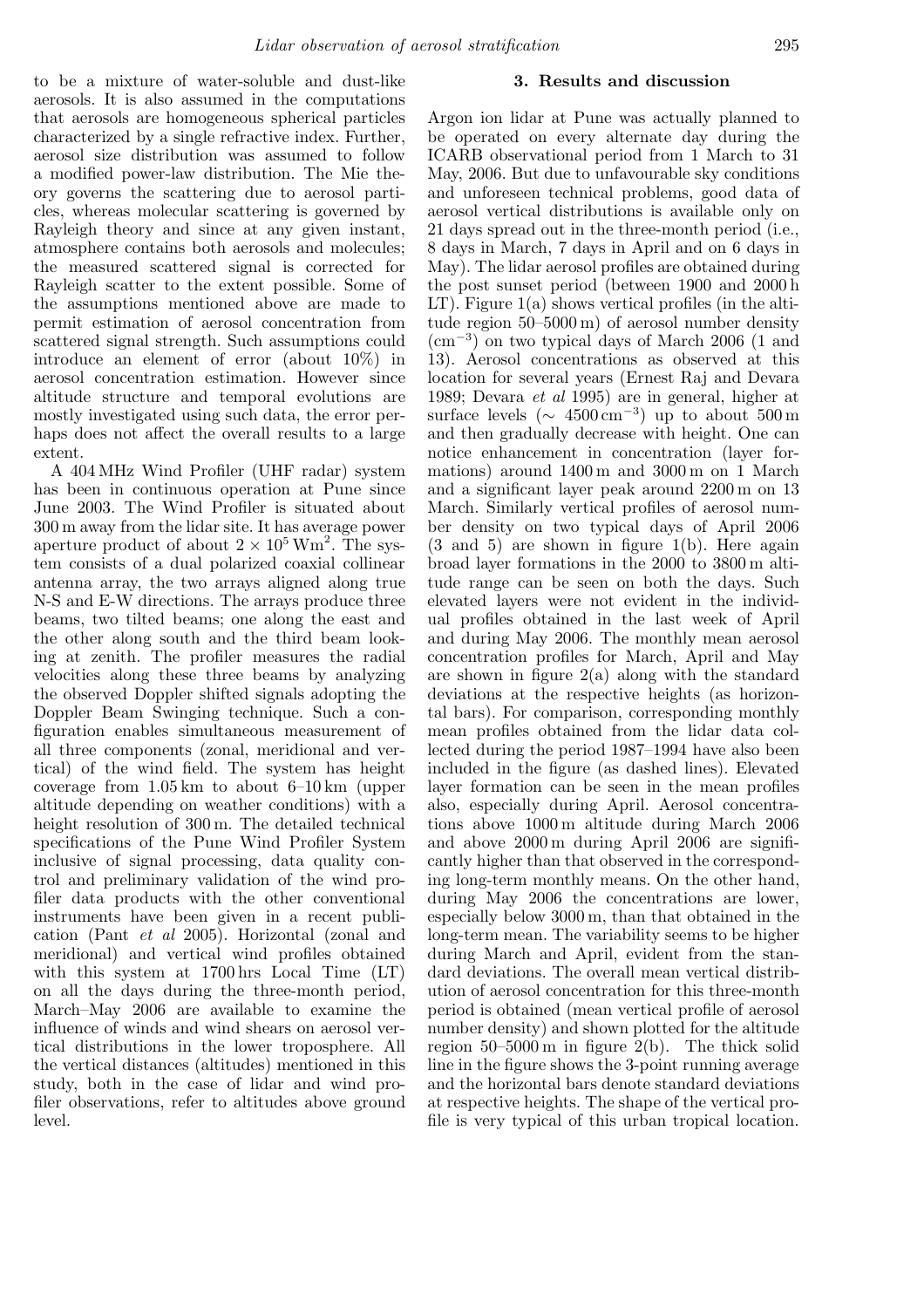

Figure 1. Lidar-derived vertical profiles of aerosol number density on two typical days **(a)** 1 and 13 in March 2006, and **(b)** 3 and 5 in April 2006.

The mean profile clearly shows high concentrations at lower heights (as high as  $5000 \,\text{particles/cm}^3$ ), a smooth decrease with height with a smooth gradient. Occasional change/decrease observed in concentration gradient up to 1500 m is indicative of weak aerosol layers. As mentioned above, the interesting aspect of the observations during the pre-monsoon months of 2006 is the presence of a significant aerosol layer/stratification in the 1800–3000 m height region, where enhanced aerosol concentrations are observed. The lidar observations reported here were collected during clear sky



 $(b)$ 

Figure 2. **(a)** Monthly mean vertical distribution of aerosol number density for March, April and May 2006 along with corresponding month's mean for the period 1987–1994 (horizontal bars at each height indicate standard deviation). **(b)** Mean vertical distribution of aerosol number density for the period 1 March–22 May 2006 (horizontal bars at each height indicate standard deviation and thick solid line indicates 3-point smoothing).

conditions. To examine the time evolution of this aerosol stratification in the lower troposphere, contour plot (time-height variation) of aerosol number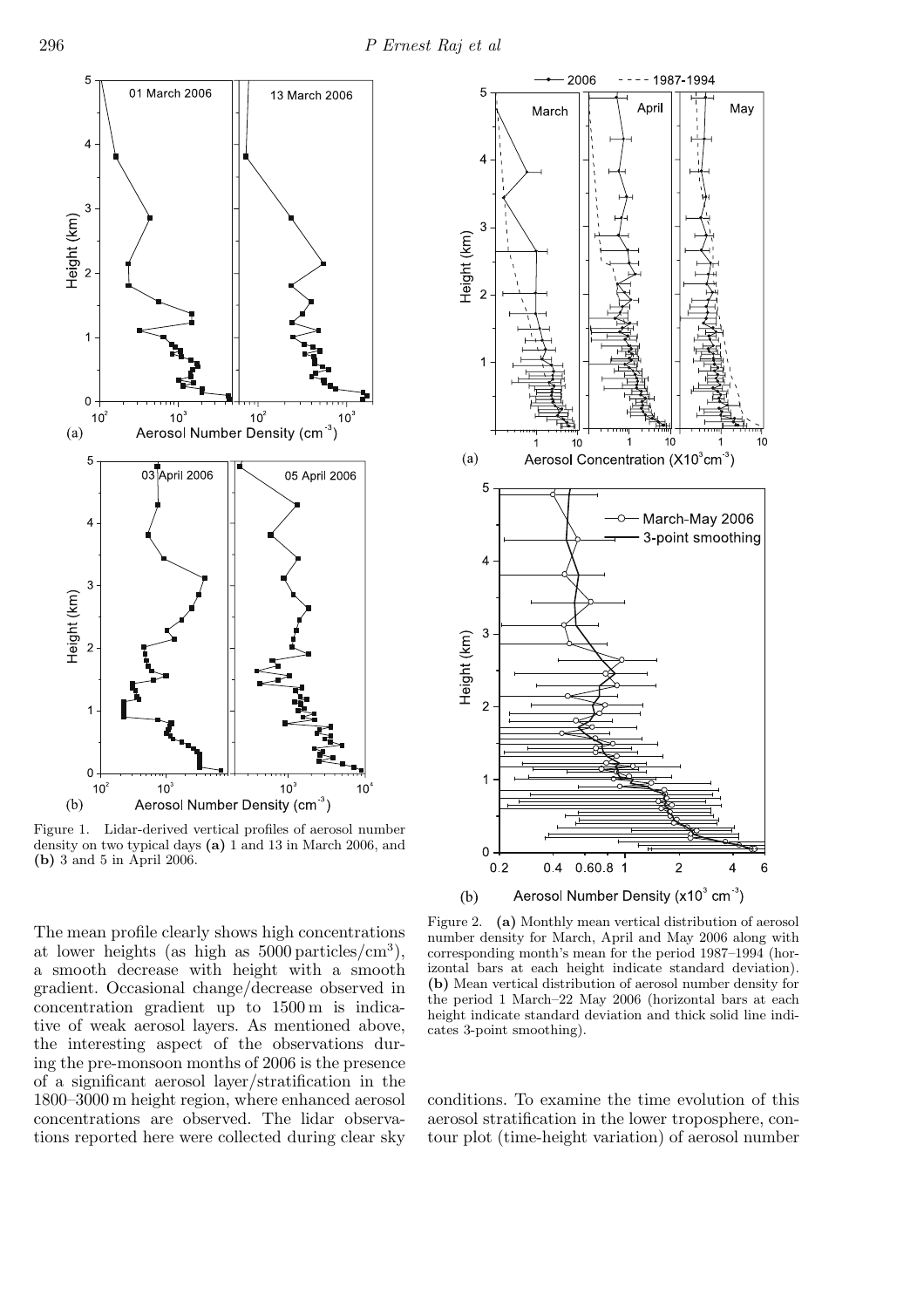![](_page_4_Figure_1.jpeg)

Aerosol Concentration (cm\*\*-3)

Figure 3. Time–height variation of aerosol number density in the lower troposphere during the period 1 March–22 May 2006.

density is obtained using all the available individual lidar vertical profiles up to 5500 m altitude and shown for the three-month period in figure 3. Here one can see that there indeed exists a stratified aerosol layer (of enhanced aerosol concentration) in the altitude region 2000–3500 m. This layer seems to be relatively stronger in the month of March and during the first half of April. It is however present only till the end of the month of April and is not present in May. In the second half of May clouds started appearing over the station and hence the lack of aerosol profile data during last week of the month. Occurrence of such aerosol layers/aerosol stratification in the lower troposphere has been reported in literature and various causes have been put forth. Searchlight probing of an urban atmosphere in Ontario, Canada detected various stratified aerosol layers which assumed a variety of dimensions and movements within the lower troposphere (Gschwandtner and Pengelly 1978). Lidar studies of elevated aerosol stratification extending up to 4500–5000 m above sea level over the Rhine Valley (Switzerland) under strong anti-cyclone conditions have been reported by Frioud *et al* (2003). Aerosol layers have been observed by lidar during a 'Bise' event in Switzerland starting at altitudes just above the PBL top till 3000–3500 m above ground level (Mitev *et al* 2005). Back trajectories were reported in this study to show long-range transport and a likely origin of aerosols from the north American region. Further, lidar observations of Ansmann *et al* (2005) over a location in south coast of China showed that in most of the observed cases the top of the

haze layer reached to heights of  $1500-3000 \text{ km}$ . Observations of aerosol concentrations over the Indian Ocean region during March 2006 using three unmanned aerial vehicles have recently been reported by Ramanathan *et al* (2007). They have mentioned that above 1 km altitude, aerosol number concentration of about 750 cm−<sup>3</sup> during 4–16 March increased to  $2500 \text{ cm}^{-3}$  by 19–29 March. Thus observation of elevated layers of atmospheric aerosols over different locations, both over land and over oceanic regions has become more frequent, though the causes and sources may slightly differ from location to location.

Several studies have attempted to relate the aerosol vertical distributions and aerosol layer formation in the troposphere to winds, both speed and direction. Here in this study the UHF radar/wind profiler observations made close to the lidar site have been used to examine the possible relationship. Daily profiles of horizontal (zonal and meridional) and vertical winds available at 1700 h LT, the closest possible in time to lidar observations (1900–2000 h LT), have been collected but wind data on only those days coinciding with the lidar observation days have been used for all further analysis in this study. Figure 4 shows vertical profiles (1050–7000 m) of the three-month (March– May 2006) mean total wind speed and wind direction computed from the wind profiler data of zonal and meridional winds at 1700 h LT. Standard deviations in wind speed at corresponding heights are also depicted in the figure as horizontal bars. Wind speed shows a peak in the 3000–4000 m level and again increases beyond 5000 m. At the first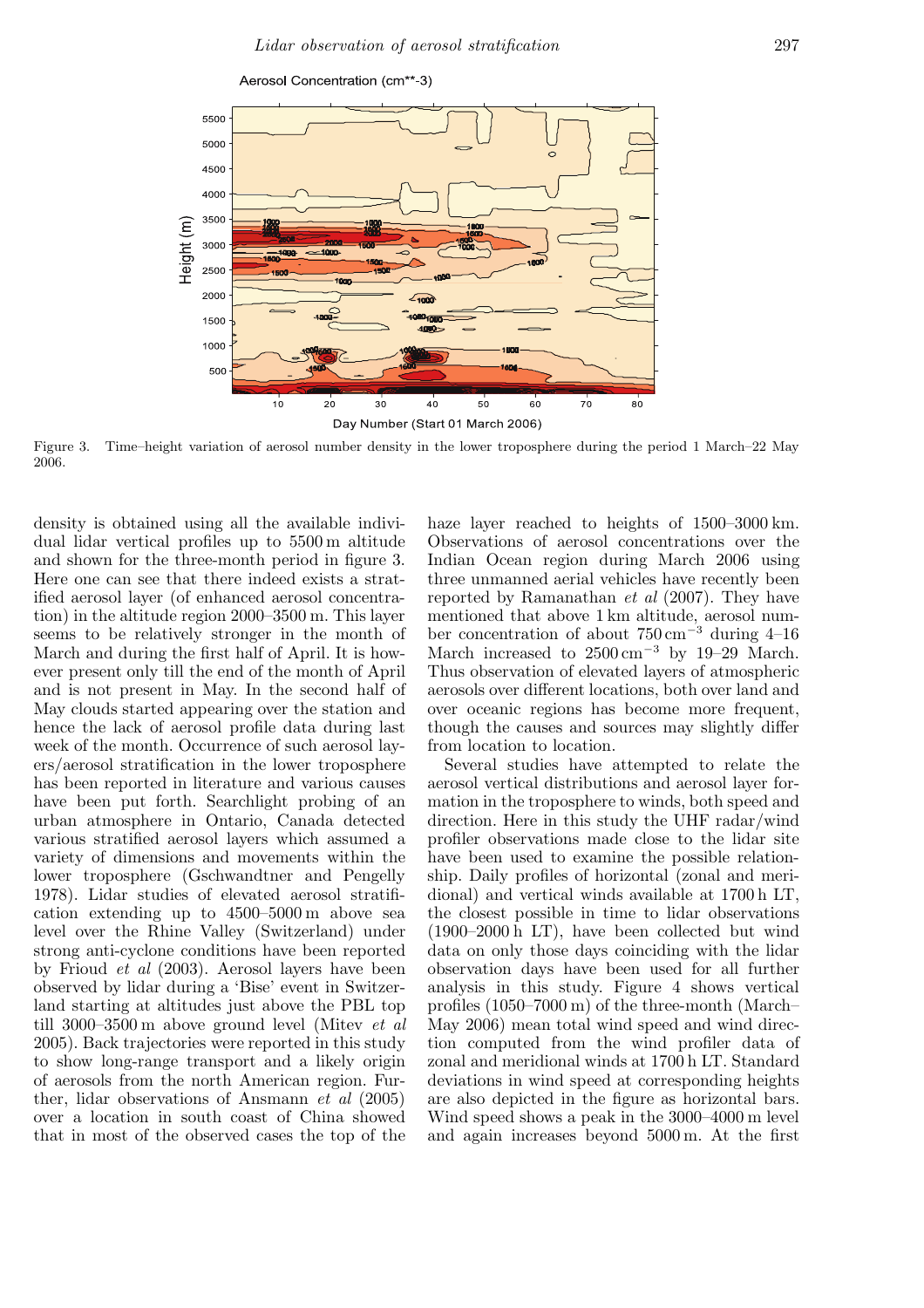![](_page_5_Figure_1.jpeg)

Figure 4. Height variation of mean total (horizontal) wind speed and wind direction for the period 1 March–22 May 2006 at 1700 h LT.

level, i.e., 1050 m, radar-derived wind information may be contaminated by ground clutter or some other reason and therefore wind speeds are sometimes unusually high or spurious at this level. For this reason the standard deviation in the threemonth mean at this first level (figure 4) is also high which may not be entirely due to atmospheric reasons. The variability in horizontal wind speed (standard deviation) is relatively smaller at heights below 3000 m. Mean pre-monsoon wind at this location is predominantly south-westerly below 3000 m and it is south south-easterly in the free troposphere.

The vertical gradient of horizontal (total) wind  $(dU/dz)$  at a particular level is estimated from the wind profiler derived zonal (*u*) and meridional (*v*) components as,  $dU/dz = [(\dot{du}/dz)^2 + (dv/dz)^2]^{1/2};$ where *dz* is the altitude difference between two consecutive levels (300 m). The wind gradient at the *i*th level is taken as the mean of the gradients estimated between *i*th and  $(i - 1)$ th level and *i*th and  $(i+1)$ <sup>th</sup> level.

Thus monthly mean vertical gradient of horizontal wind (*dU/dz*) computed from the wind-profiler derived zonal and meridional wind speeds separately for the months of March, April and May is shown in figure 5(a) and the overall mean for the three months is shown in figure 5(b). The horizontal bars in both the figures indicate standard deviations at the respective heights. It can be seen that vertical gradient of horizontal wind is relatively stronger in the 2500–4500 m altitude region

![](_page_5_Figure_6.jpeg)

Figure 5. **(a)** Height variation of monthly mean vertical gradient of horizontal wind for March, April and May 2006 at 1700 h LT. **(b)** Height variation of mean vertical gradient of horizontal wind for the period 1 March–22 May 2006 at 1700 h LT.

which is seen in the individual months as well as the overall three-month mean. Vertical wind velocity (*w*) data again on only those days coinciding with lidar observation days has been used to compute the vertical gradient of vertical wind (*dw/dz*) at a particular level *i*, which is also taken as the mean of the gradients estimated between the *i*th and  $(i-1)$ th level and *i*th and  $(i+1)$ th level as in the case of horizontal wind.

Profiles of vertical gradient of vertical wind obtained on days coinciding with the typical lidar aerosol profiles shown in figure  $1(a)$  (1 and 13 March,  $2006$ ) and in figure 1(b) (3 and 5 April,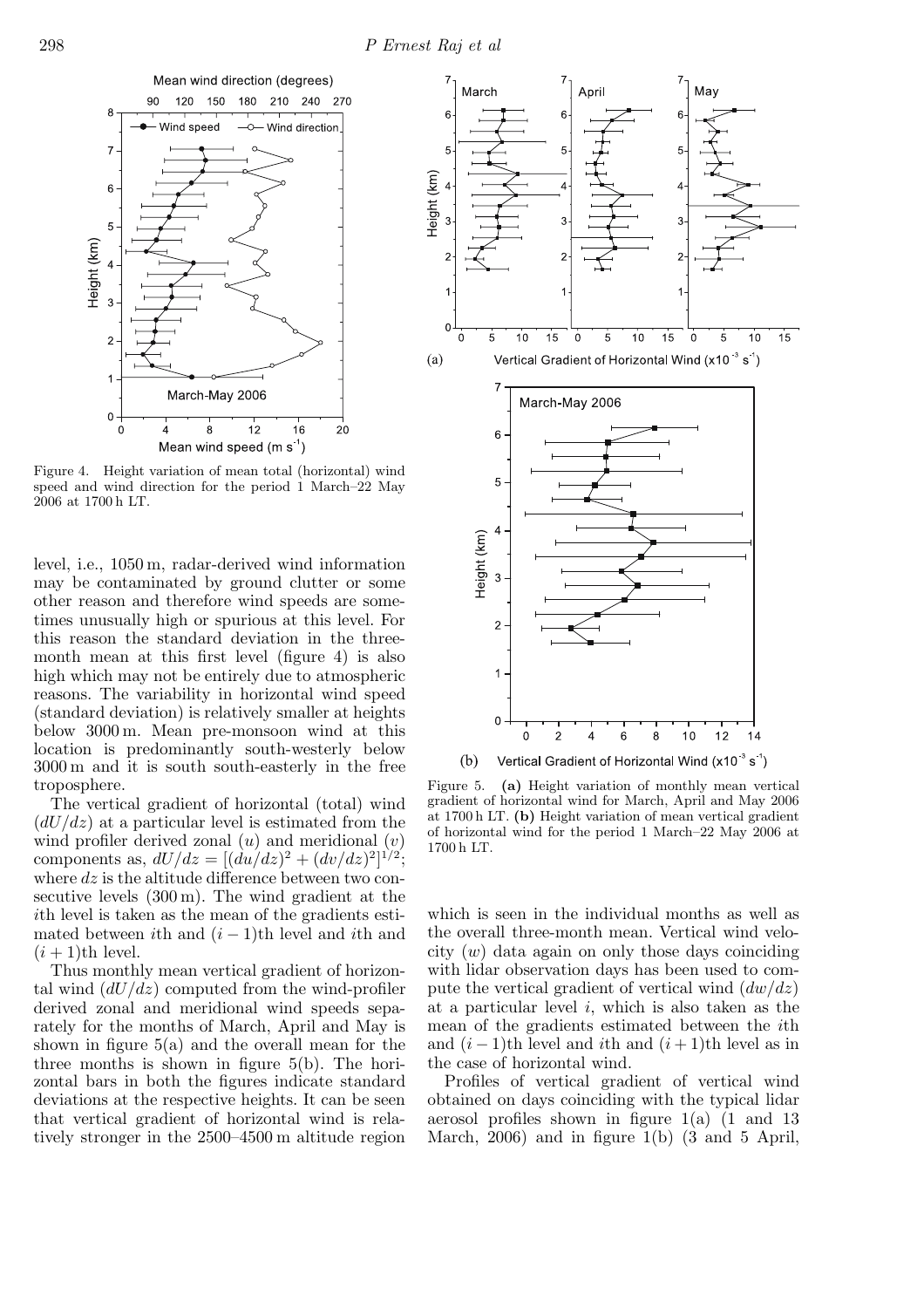![](_page_6_Figure_1.jpeg)

Figure 6. Height variation of vertical gradient of vertical wind on **(a)** 1 and 13 March 2006 at 1700 h LT and **(b)** 3 and 5 April 2006 at 1700 h LT.

 $2006$ ) are shown plotted in figures  $6(a)$  and  $6(b)$ respectively. For uniformity, *dw/dz* profiles on the above four individual days are shown up to an altitude of 5000 m. On 1 March, a positive gradient occurs around 2000 m and becomes a strong negative gradient around 3750 m with a minimum vertical gradient around 2200 m. On this day (figure 1a) aerosol layers with peaks around 1500 m and 2800 m occurred. On the other three days also aerosol layers seem to occur around the levels where such positive *dw/dz* is followed by a negative *dw/dz* with height. It is possible that aerosols lifted up during daytime along with growth of mixed layer can get accumulated in the layer between strong vertical wind gradients. The positive and negative vertical gradients (in vertical winds) may lead to convergence and accumulation of aerosols. Profiles of monthly mean vertical gradient in vertical wind speed for the three months March, April and May 2006 along with standard deviations are

![](_page_6_Figure_4.jpeg)

![](_page_6_Figure_5.jpeg)

Vertical Gradient of Vertical Wind (x10<sup>4</sup> s<sup>1</sup>)  $(b)$ 

Figure 7. **(a)** Height variation of monthly mean vertical gradient of vertical wind for March, April and May 2006 at 1700 h LT. **(b)** Height variation of mean vertical gradient of vertical wind for the period 1 March–22 May 2006 at 1700 h LT.

shown in figure  $7(a)$ . Strong vertical gradients (both positive and negative) are seen in the height region 2500–4500 m. Figure 7(b) shows the overall three-month mean profile of *dw/dz*. It is seen that a strong positive vertical wind gradient exists around 2500 m and again a strong negative gradient around 3500 m with almost a zero gradient in between. Simultaneous observations of lidar aerosol vertical profiles thus indicated the presence of an elevated layer around the same region. Saha and Krishna Moorthy (2005) have reported the possible influence of vertical winds on aerosol loading. They also mentioned that strong convection over continental landmass favour increased vertical transport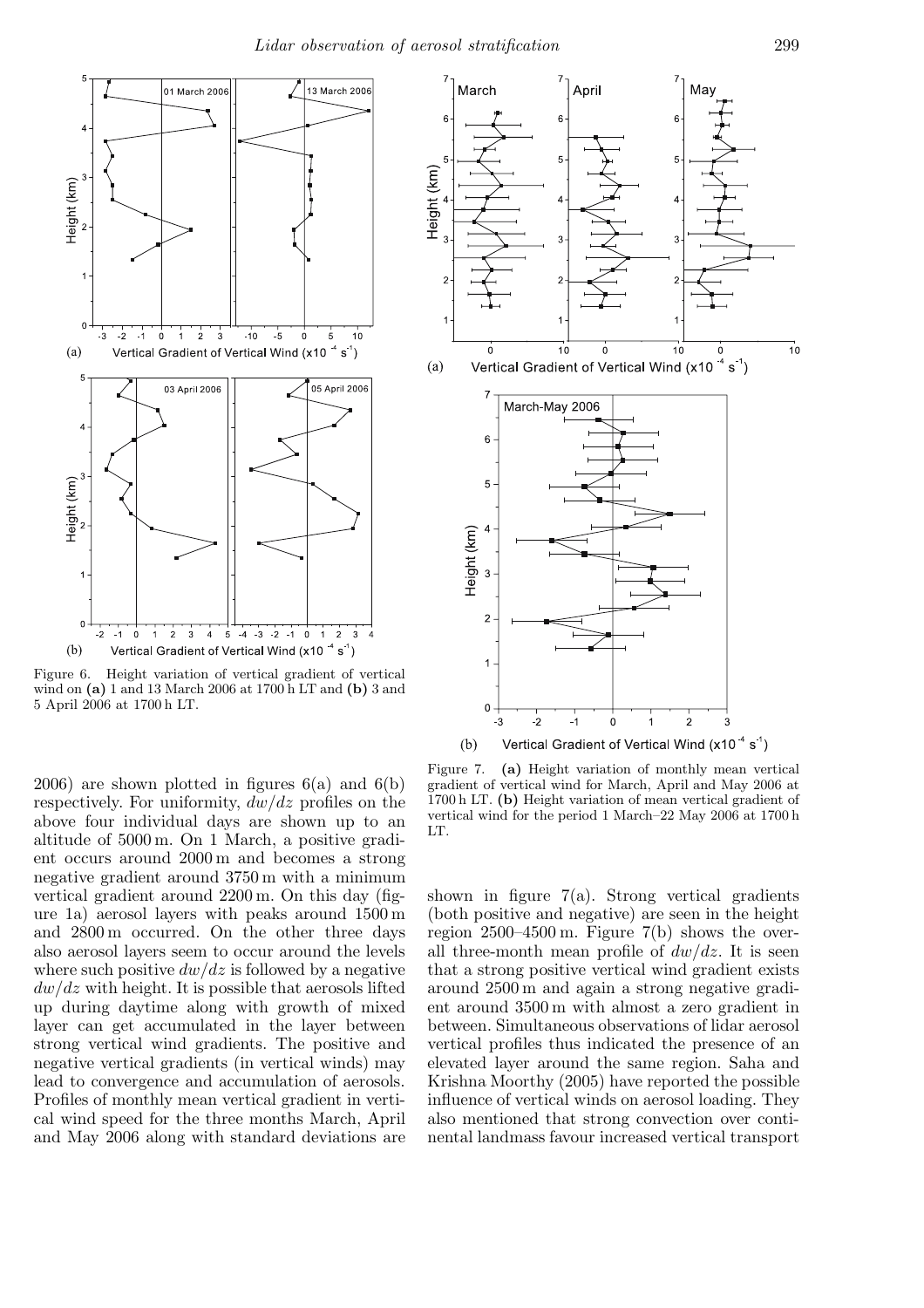of aerosols which are then carried by prevailing winds and deposited at locations where there is a downdraft or descent of airmass, thus providing an additional source of aerosols at locations far away from the source regions. There are reports of such long-range transport of continental aerosols from the Arabian Desert and north-west India (Jha and Krishnamurti 1998; Rajeev *et al* 2000). Thus simultaneous observations of vertical profiles of aerosols and winds reveal possible relationships especially in the formation of elevated aerosol layers which persisted for several days. The thermal structure of the lower atmosphere could also influence the vertical distribution of atmospheric aerosols, but such data are not currently available for investigations.

The role of orographic and local (surface) meteorological factors in influencing the aerosol loading over a location however, cannot be ignored. Therefore to examine how the aerosol loading (integrated aerosol concentration) in the layers close to the surface over Pune varied during this threemonth campaign period and how it is related to the surface meteorological conditions, daily maximum temperature and relative humidity data from India Meteorological Department, Pune has been collected for the three-month period of ICARB campaign. Aerosol column content (cm−<sup>2</sup>) representative of the aerosol loading has been computed by integrating the individual aerosol profile on each day between the two altitude regions, 50 to 1100 m and 50 to 200 m. The first altitude region is believed to roughly fall within the average convective boundary layer at this location and the second region (50–200 m) is strongly influenced by local terrain and surface sources of particulates. The day-to-day variation of aerosol column content in these two layers starting from 1 March 2006 is plotted in figure 8. It is observed that column content in both the layers showed a similar day-today variation indicating predominant surface origin of aerosols in the boundary layer during the pre-monsoon season. Also percentage column content in the 50–200 m layer to the total content in the 50–1100 m layer was 20–30% in March, *>* 40% in April and 30–40% in May which indicates that the bulk of the aerosol load ( $\sim$ 40%) is confined to surface layers during this season. Day-to-day variations in aerosol column content showed that they were high for about a week in the beginning of the campaign (i.e., first week of March) and then decreased. By the end of March (day number 30 in figure 8), the column content started increasing substantially and was maximum during the first half of the month of April (up to about day number 45). During the later part of the period also it remained slightly on the higher side. Figure 9 shows simultaneous day-to-day variation of surface

![](_page_7_Figure_3.jpeg)

Figure 8. Day-to-day variation of lidar-derived aerosol column content in the 50–200 m and 50–1100 m levels during the period 1 March–22 May 2006.

![](_page_7_Figure_5.jpeg)

Figure 9. Day-to-day variation of aerosol column content in the 50–1100 m level, surface maximum temperature and relative humidity for the period 1 March–31 May 2006.

maximum temperature  $(^{\circ}C)$ , relative humidity  $(\%)$ and lidar-derived aerosol column content in the 50–1100 m layer. Daytime surface maximum temperature was around 36◦C on 1 March, decreased to 30–32◦C during 10–20 March. It then started increasing substantially and was 36◦C–40◦C after 20 March. Temperatures were as high as 41◦C on a few days in May. Surface relative humidity was higher (60–80%) during March, lowest around 10 April (∼30%), and again started increasing till the end of May. Aerosol column content was observed to be substantially high when surface temperatures were high and humidity was less. On a dayto-day basis though the dataset of simultaneous observations is small, a positive correlation was obtained between aerosol column content and surface temperature with a small correlation coefficient (+0*.*353). Whereas, aerosol column content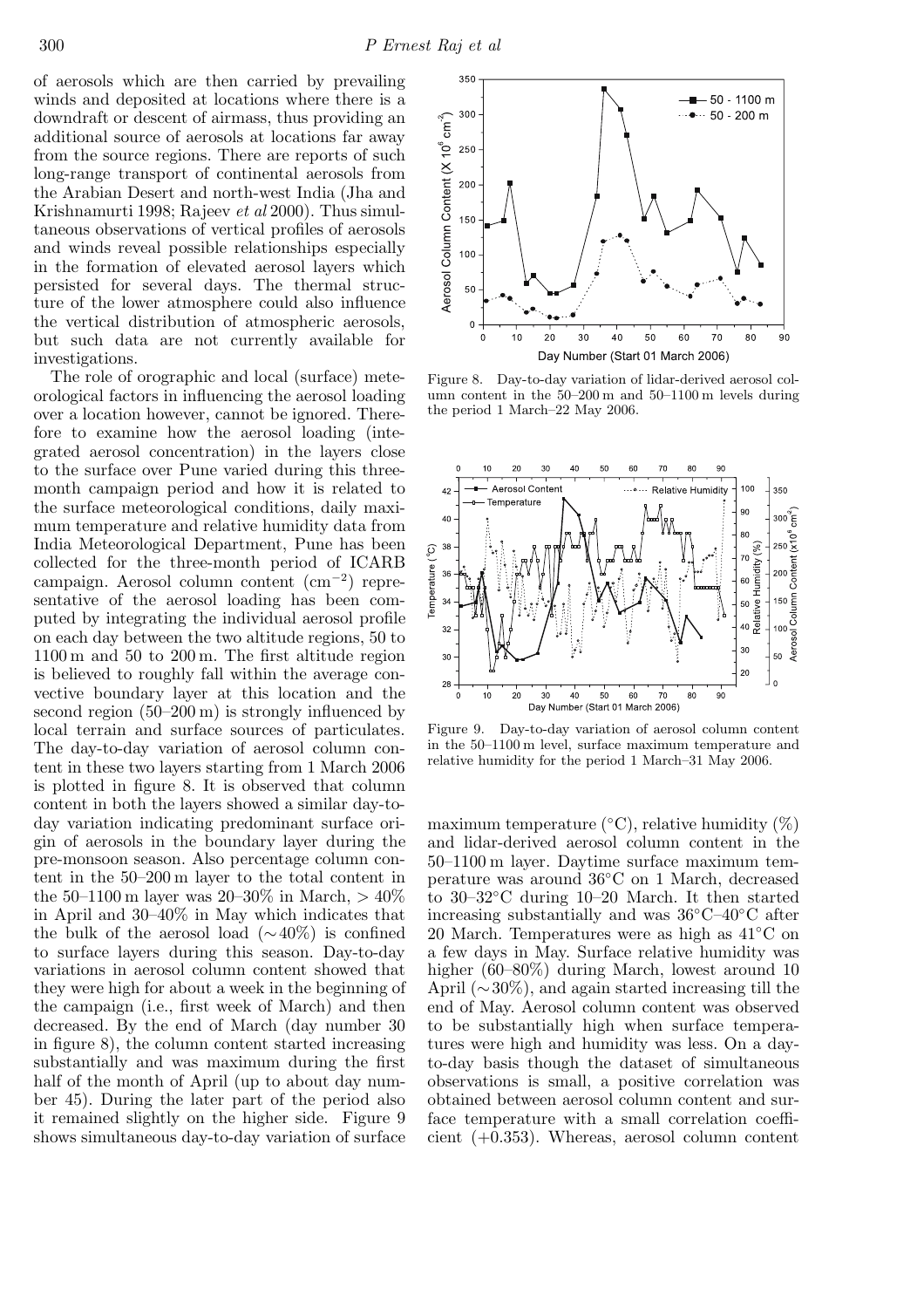and surface relative humidity showed significant negative correlation (correlation coefficient being <sup>−</sup>0*.*653). Thus hot and dry daytime conditions favoured increase of particulate loading in the lower layers of the atmosphere which tend to remain as a residual layer in the late evening hours. Aerosols of surface and soil origin lifted into the lower atmosphere during daytime due to surface meteorological conditions, tend to remain as nocturnal stratified aerosol layers under conditions of strong wind shears (wind gradients) and by action of vertical motions (updrafts and downdrafts) in the lower troposphere.

#### **4. Conclusions**

Vertical distributions of lower tropospheric aerosols obtained from lidar measurements at a tropical urban Indian station, Pune during the pre-monsoon (March–May 2006) national observational campaign (ICARB) showed the presence of an elevated stratified aerosol layer at around 2000– 3500 m. This layer seems to have persisted continuously during the months of March and April. Strong local wind shears (vertical gradients in both horizontal and vertical winds) in the lower troposphere as observed from collocated UHF radar/ wind profiler measurements seem to be aiding the formation of such elevated aerosol layers over the region. Aerosol column content (indicative of aerosol loading) in the 50–1100 m and 50–200 m layers over the location showed enhancement during the month of April. Surface layers contribute significantly to the overall loading in the boundary layer. Surface meteorological observations show that high daytime temperatures accompanied by dry atmospheric conditions (low relative humidity) can lead to increase in aerosol loading in the lower atmosphere.

### **Acknowledgements**

Authors are grateful to the Director, IITM for his constant encouragement and support. Efforts of the India Meteorological Department, Pune in operating the wind profiler system and Dr. (Mrs.) R R Joshi in organizing wind profiler data processing/archiving are thankfully acknowledged. Authors are very thankful to the two anonymous reviewers whose suggestions and comments have been very helpful in finalising the manuscript.

#### **References**

Ansmann A, Engelmann R, Althausen D, Wandinger U, Hu M, Zhang Y and He Q 2005 High aerosol load over the Pearl River Delta, China observed with Raman lidar and sun photometer; *Geophys. Res. Lett.* **32** doi:10.1029/2005GL023094, L13815.

- Charlson R J, Schwartz S E, Hales J M, Cess R D, Coakley J A Jr., Hansen J E and Hofmann D J 1992 Climate forcing by anthropogenic aerosols; *Science* **255** 423–430.
- Devara P C S and Ernest Raj P 1987 A bistatic lidar for aerosol studies; *IETE Tech. Rev.* **4** 412–415.
- Devara P C S, Ernest Raj P, Sharma S and Pandithurai G 1995 Real-time monitoring of atmospheric aerosols using a computer-controlled lidar; *Atmos. Environ.* **29** 2205–2215.
- Devara P C S, Maheskumar R S, Ernest Raj P, Pandithurai G and Dani K K 2002 Recent trends in aerosol climatology and air pollution as inferred from multi-year lidar observations over a tropical urban station; *Int. J. Climatol.* **22** 435–449.
- DOE (Department of Energy) 1993 Quantifying and minimizing uncertainty of climate forcing by anthropogenic aerosols; DOE/NBB-0092T, Contract No. W-7405-Eng-48, pp. 53.
- Ernest Raj P and Devara P C S 1989 Some results of lidar aerosol measurements and their relationship with meteorological parameters; *Atmos. Environ.* **23** 831–838.
- Ernest Raj P, Devara P C S, Maheskumar R S, Pandithurai G and Dani K K 1997 Lidar measurements of aerosol column content in an urban nocturnal boundary layer; *Atmos. Res.* **45** 201–216.
- Ernest Raj P, Devara P C S, Pandithurai G, Maheskumar R S and Dani K K 2004 Some atmospheric aerosol characteristics as determined from laser angular scattering measurements at a continental urban station; *Atmosfera* **17** 39–52.
- Frioud M, Mitev V, Matthey R, Habreli C H, Richner H, Werner R and Vogt S 2003 Elevated aerosol stratification above the Rhine Valley under strong anticyclonic conditions; *Atmos. Environ.* **37** 1785–1797.
- Gschwandtner G and Pengelly L D 1978 Measurement of the frequency and location of stratified aerosol layers using a searchlight probing technique; *Boundary-Layer Meteorol.* **14** 361–368.
- Hobbs P V, Bluhm G and Ohtake T 1971 Transport of ice nuclei over the North Pacific Ocean; *Tellus* **23** 28–39.
- IPCC (Intergovernmental Panel on Climate Change) 1992 Climate Change 1992: Supplementary Report to the IPCC Scientific Assessment; Houghton J H, Callander B A and Varney S K (eds) WMO/UNEP (Cambridge University Press) 62–64.
- Jha B and Krishnamurti T N 1998 Real-time meteorological atlas during pre-INDOEX field phase; *Florida State University Rep.* **98(08)** 104 pp.
- Mitev V, Matthey R, Frioud M, Srivastava M K, Eckhardt S and Stohl A 2005 Backscatter lidar observation of the aerosol stratification in the lower troposphere during winter Bise: a case study; *Meteorologische Zeitschrift* **14** 663–669.
- Pant G B, Joshi R R, Damle S H, Deshpande S M, Singh N, Vashistha R D, Neekhra P, Chande J V, Kulkarni A A and Pillai J S 2005 Wind profiler and radio acoustic sounding system at IMD, Pune: some preliminary results; *Curr. Sci.* **88** 761–774.
- Parameswaran K, Rose K O and Krishna Murthy B V 1984 Aerosol characteristics from bistatic lidar observations; *J. Geophys. Res.* **89** 2541–22552.
- Rajeev K, Ramanathan V and Meywerk J 2000 Regional aerosol distribution and its long range transport over the Indian Ocean; *J. Geophys. Res.* **105** 2029–2043.